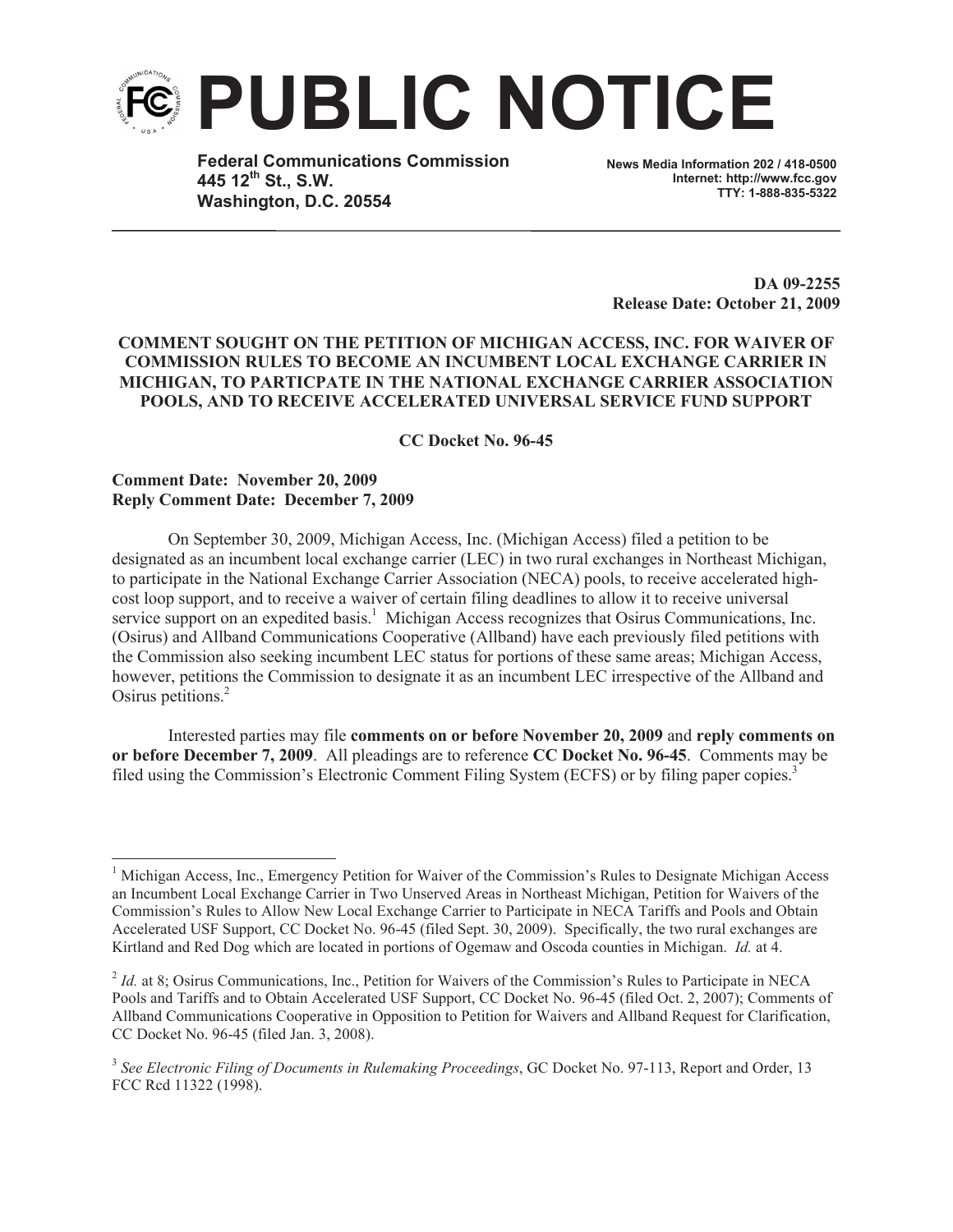- Electronic Filers: Comments may be filed electronically using the Internet by accessing the ECFS: http://www.fcc.gov/cgb/ecfs/. Filers should follow the instructions provided on the website for submitting comments.
- For ECFS filers, if multiple docket or rulemaking numbers appear in the caption of this proceeding, filers must transmit one electronic copy of the comments for each docket or rulemaking number referenced in the caption. In completing the transmittal screen, filers should include their full name, U.S. Postal Service mailing address, and the applicable docket or rulemaking number. Parties may also submit an electronic comment by Internet e-mail. To get filing instructions, filers should send an e-mail to ecfs@fcc.gov, and include the following words in the body of the message, "get form." A sample form and directions will be sent in response.
- Paper Filers: Parties who choose to file by paper must file an original and four copies of each filing. If more than one docket or rulemaking number appears in the caption of this proceeding, filers must submit two additional copies for each additional docket or rulemaking number.

Filings can be sent by hand or messenger delivery, by commercial overnight courier, or by firstclass or overnight U.S. Postal Service mail (although we continue to experience delays in receiving U.S. Postal Service mail). All filings must be addressed to the Commission's Secretary, Office of the Secretary, Federal Communications Commission.

The Commission's contractor will receive hand-delivered or messenger-delivered paper filings for the Commission's Secretary at 236 Massachusetts Avenue, N.E., Suite 110, Washington, D.C. 20002. The filing hours at this location are 8:00 a.m. to 7:00 p.m. All hand deliveries must be held together with rubber bands or fasteners. Any envelopes must be disposed of before entering the building. Commercial overnight mail (other than U.S. Postal Service Express Mail and Priority Mail) must be sent to 9300 East Hampton Drive, Capitol Heights, MD 20743. U.S. Postal Service first-class, Express, and Priority mail should be addressed to 445 12th Street, S.W., Washington D.C. 20554.

People with Disabilities: To request materials in accessible formats for people with disabilities (Braille, large print, electronic files, audio format), send an e-mail to fcc504@fcc.gov or call the Consumer & Governmental Affairs Bureau at (202) 418-0530 (voice), (202) 418-0432 (tty).

## **In addition, one copy of each pleading must be sent to each of the following:**

- (1) The Commission's duplicating contractor, Best Copy and Printing, Inc., 445 12th Street, S.W., Room CY-B402, Washington, D.C. 20554, www.bcpiweb.com; phone: (202) 488-5300 fax: (202) 488- 5563;
- (2) Gary Seigel, Telecommunications Access Policy Division, Wireline Competition Bureau, 445 12th Street, S.W., Room 5-C408, Washington, D.C. 20554; e-mail: Gary.Seigel@fcc.gov; and
- (3) Antoinette Stevens, Telecommunications Access Policy Division, Wireline Competition Bureau, 445 12th Street, S.W., Room 5-B521, Washington, D.C. 20554; e-mail: Antoinette.Stevens@fcc.gov.

Filings and comments are also available for public inspection and copying during regular business hours at the FCC Reference Information Center, Portals II, 445 12th Street, S.W., Room CY-A257, Washington, D.C. 20554. They may also be purchased from the Commission's duplicating contractor, Best Copy and Printing, Inc., Portals II, 445 12th Street, S.W., Room CY-B402, Washington, D.C. 20554, telephone: (202) 488-5300, fax: (202) 488-5563, or via e-mail www.bcpiweb.com.